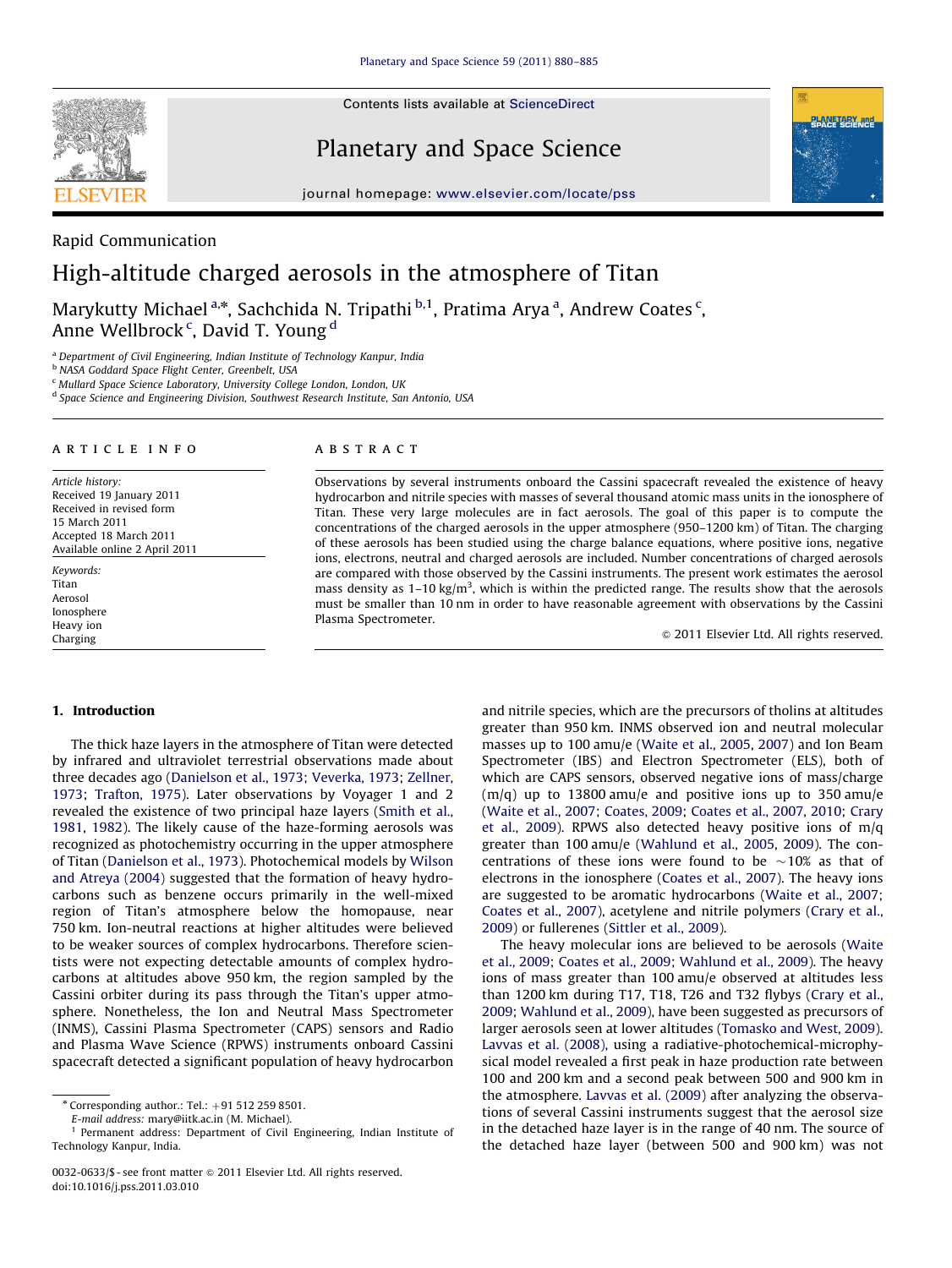clearly known until Cassini instruments detected the heavy ion population in the ionosphere of Titan. The present work puts constraints on the charges carried by the observed heavy ions (hereafter referred to as aerosols).

Heavy ion concentration was originally reported as 50 cm<sup> $-3$ </sup> at  $\sim$ 1000 km by [Waite et al. \(2007\)](#page-5-0) based on UVIS observations and  $\sim$  100 cm $^{-3}$  by [Coates et al. \(2007\)](#page-5-0). The heavy ion concentration in the altitude interval of 950–1150 varies between 100–2000  $\text{cm}^{-3}$  during Titan flybys at different magnetospheric conditions and different locations in the atmosphere [\(Wahlund](#page-5-0) [et al., 2009](#page-5-0)). [Liang et al. \(2007\)](#page-5-0) using UVIS observations suggested that the heavy ion concentration for altitudes 800–1000 km is about 100  $\text{cm}^{-3}$ . These very large molecules are considered as aerosols in the present work and the calculations of the charging of these aerosols have been done at altitudes of 950 and 1120 km and are then compared to those observed by CAPS ELS during T16 ([Coates et al., 2007\)](#page-5-0) and T29. The present model attempts to calculate the charge state of these aerosols, which are present at 950–1200 km in the atmosphere. The model also estimates the size and mass density of the aerosol particles and compares them with estimates available in the literature. The numerical scheme used in the model, the processes considered and comparison of m/q with observed data are presented in the following sections.

#### 2. Input data and numerical scheme

Basic inputs for the model are pressure, temperature, neutral concentration, aerosol concentration and aerosol effective radii. The values of pressure, temperature and neutral concentration measured during the entry of the Cassini–Huygens probe into the atmosphere of Titan are used in the present study. Aerosols are considered to be heavy ions with masses more than 100 amu/e observed by INMS and CAPS. The concentrations of these aerosols are taken from [Waite et al. \(2007](#page-5-0), [2009\),](#page-5-0) [Coates et al. \(2007\)](#page-5-0) and [Wahlund et al., \(2009\).](#page-5-0) At 950 km, three aerosol concentrations of 50 cm $^{-3}$ , 100 cm $^{-3}$  and 2000 cm $^{-3}$  are considered while 30 cm $^{-3}$ is used at 1120 km. Though the radius of the aerosols was originally deduced as  $\leq$  260 nm [\(Waite et al., 2007](#page-5-0)), it was later inferred that these aerosols can be as small as 38 nm [\(Waite et al.,](#page-5-0) [2009](#page-5-0); [Sittler et al., 2009](#page-5-0)). Therefore at each altitude, distribution of aerosols (polydisperse distribution ([Seinfeld and Pandis, 1998](#page-5-0))) is considered where the radii vary from 0.5 to 64 nm. Various cases of aerosol distributions have been studied with mean radii varying from 2 to 16 nm at all altitudes. The standard deviation was kept constant at 1.7 for all the distributions. The distribution of aerosols used at 950 km is shown in Fig. 1.

The concentrations of ions ( $n^+$ ,  $n^-$ ), electrons ( $n^e$ ) and aerosols (N) are found from the charge balance equations. These constitute a set of  $(2s+1) \times k+3$  simultaneous differential equations, where s is the maximum number of elementary charges allowed on an aerosol and k is the radius index of polydisperse aerosols. The ion and electron charge balance equations can thus be written as

$$
\frac{dn^{+}}{dt} = q - \alpha n^{+} n^{-} - \alpha_{e} n^{+} n^{e} - n^{+} \sum_{i} \sum_{k} \beta_{1k}^{(i)} N_{k}^{i}
$$
 (1)

$$
\frac{dn^{-}}{dt} = \beta_j n_j n^e - \alpha n + n^{-} - n^{-} \sum_{i} \sum_{k} \beta_{2k}^{(i)} N_k^i
$$
 (2)

$$
\frac{dn^e}{dt} = q - \alpha_e n^+ n^e - \beta_j n_j n^e - n^e \sum_i \sum_k \beta_{ek}^{(i)} N_k^i
$$
\n(3)

$$
\frac{dN^{i}}{dt} = \beta_{1k}^{(i-1)}n + N_{k}^{(i-1)} + \beta_{2k}^{(i+1)}n - N_{k}^{(i+1)} + \beta_{ek}^{(i+1)}n^{e}N_{k}^{(i+1)} - \beta_{1k}^{(i)}n + N_{k}^{i}
$$
\n
$$
- \beta_{2k}^{(i)}n - N_{k}^{i} - \beta_{ek}^{i}n^{e}N_{k}^{i}
$$
\n(4)



Fig. 1. Distribution of particles used in the model at 950 km in the atmosphere.

here q is the production rate of electrons and positive ions,  $\alpha$  is the ion–ion recombination coefficient and  $\alpha_e$  is the ion–electron recombination coefficient,  $\beta_{mk}^i$  is the charge transfer coefficient for ions of polarity  $m(1$  for positive and 2 for negative ions) to aerosols with charge *i* and radius index *k*,  $\beta_{ek}^{i}$  is the electron attachment coefficient to aerosols with charge  $i$  and radius index  $k$ . Negative ions are produced by the electron attachment to the neutrals and  $\beta_i$ is the electron attachment coefficient to neutral species  $n_j$  and  $N_k^i$  is the concentration of aerosols of charge *i* and radius index  $k$ .  $\beta$ <sub>*i*</sub> used in the present study is  $1 \times 10^{-21}$  m<sup>3</sup> s<sup>-1</sup>, estimated from the work of [Christophorou \(1980\)](#page-5-0) and  $n_i$  is obtained from [Vuitton et al. \(2009\).](#page-5-0) The ion–ion recombination coefficient is calculated using the method of [Hu and Holzworth \(1996\).](#page-5-0)

The production rate of electrons estimated using the CAPS ELS electron densities by [Galand et al. \(2010\)](#page-5-0) for T18 is used in the present study, which is  $2 \times 10^{-1}$  cm<sup>-3</sup> s<sup>-1</sup>. The ionelectron recombination coefficients  $(6 \times 10^{-6} \text{ cm}^3 \text{ s}^1$  and  $1 \times 10^{-6}$  cm<sup>3</sup> s<sup>-1</sup> at 950 and 1120 km, respectively) are obtained from [Galand et al. \(2010\).](#page-5-0) This recombination coefficient is modeled assuming that the magnetoshperic electrons are an additional source of ionization along with solar radiation and is in agreement within error bars of the ELS derived recombination coefficient [Galand et al. \(2010\).](#page-5-0)

The ion charge transfer and electron attachment coefficients are calculated using the method developed by [Hoppel and Frick](#page-5-0) [\(1986\)](#page-5-0) and is shown in [Fig. 2](#page-2-0). This calculation is discussed in [Michael et al. \(2007,](#page-5-0) [2008](#page-5-0), [2009\)](#page-5-0) and [Tripathi et al. \(2008\)](#page-5-0).

Initially the concentrations of positive ions and electrons are considered equal and estimated as  $(q/\alpha_e)^{0.5}$ . Negative ions are formed by the attachment of electrons to the neutrals. Ions and electrons are lost by the ion–ion recombination, ion–electron recombination and charge transfer to aerosols.

The differential equations are solved using the fourth-order Runge–Kutta method. This method numerically integrates ordinary differential equations using a trial step at the midpoint of an interval to cancel out lower-order error terms. This approach is used to solve the set of equations using the charge conservation as a constraint on the calculations;

$$
zp + n^+ - n^- - n^e = 0\tag{5}
$$

Here  $n^+$ ,  $n^-$  and  $n^e$  are the positive, negative ions and electron densities, respectively, and zp is the total charge on the aerosols, which is expressed as

$$
zp = \sum_{p} pN_p \tag{6}
$$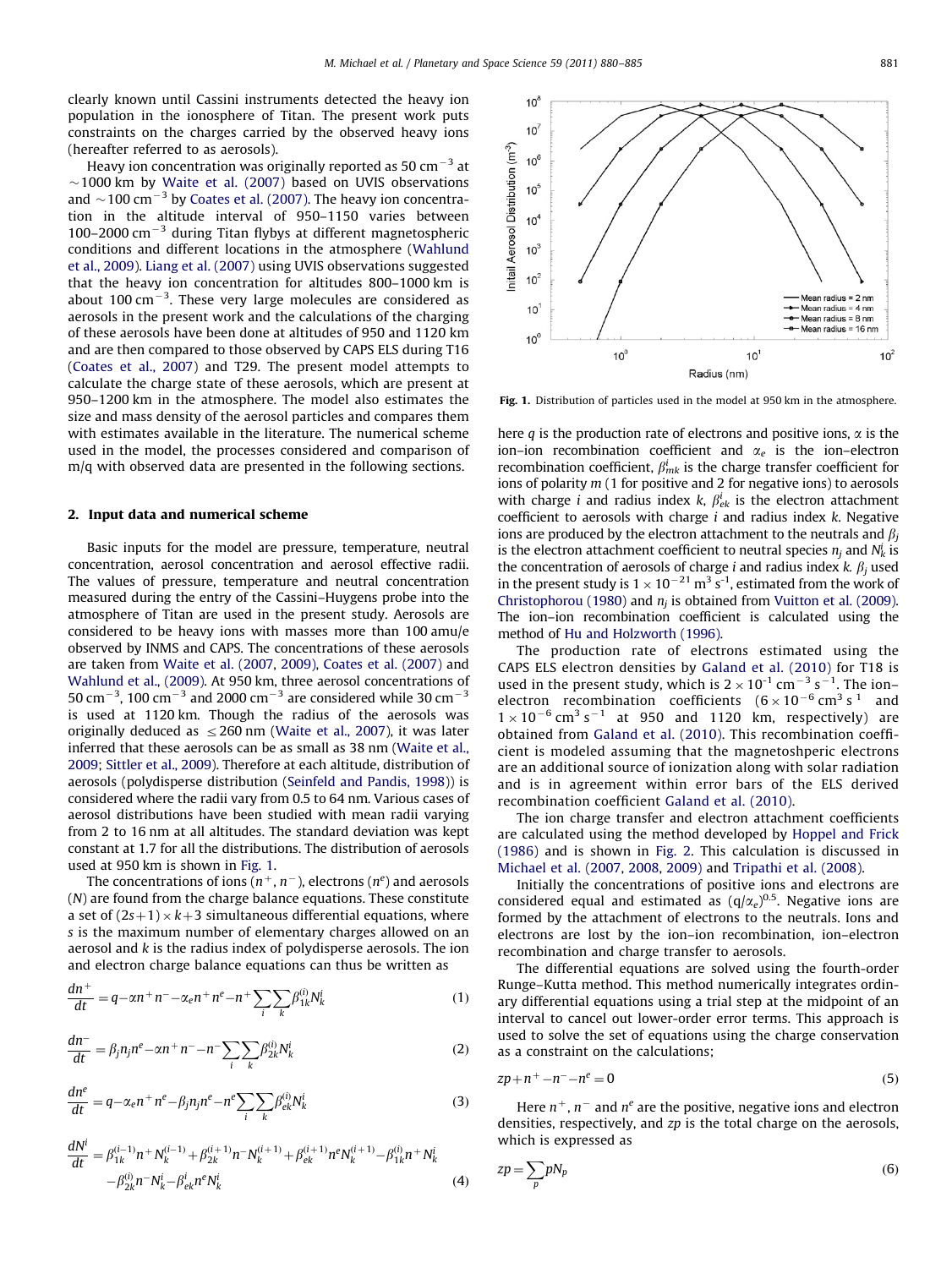<span id="page-2-0"></span>

Fig. 2. Attachment coefficients of ions and electrons to aerosols of various sizes at 950 km in the atmosphere of Titan.



Fig. 3. (a) Probability of charging calculated at 950 km and (b) 1120 km in the atmosphere of Titan.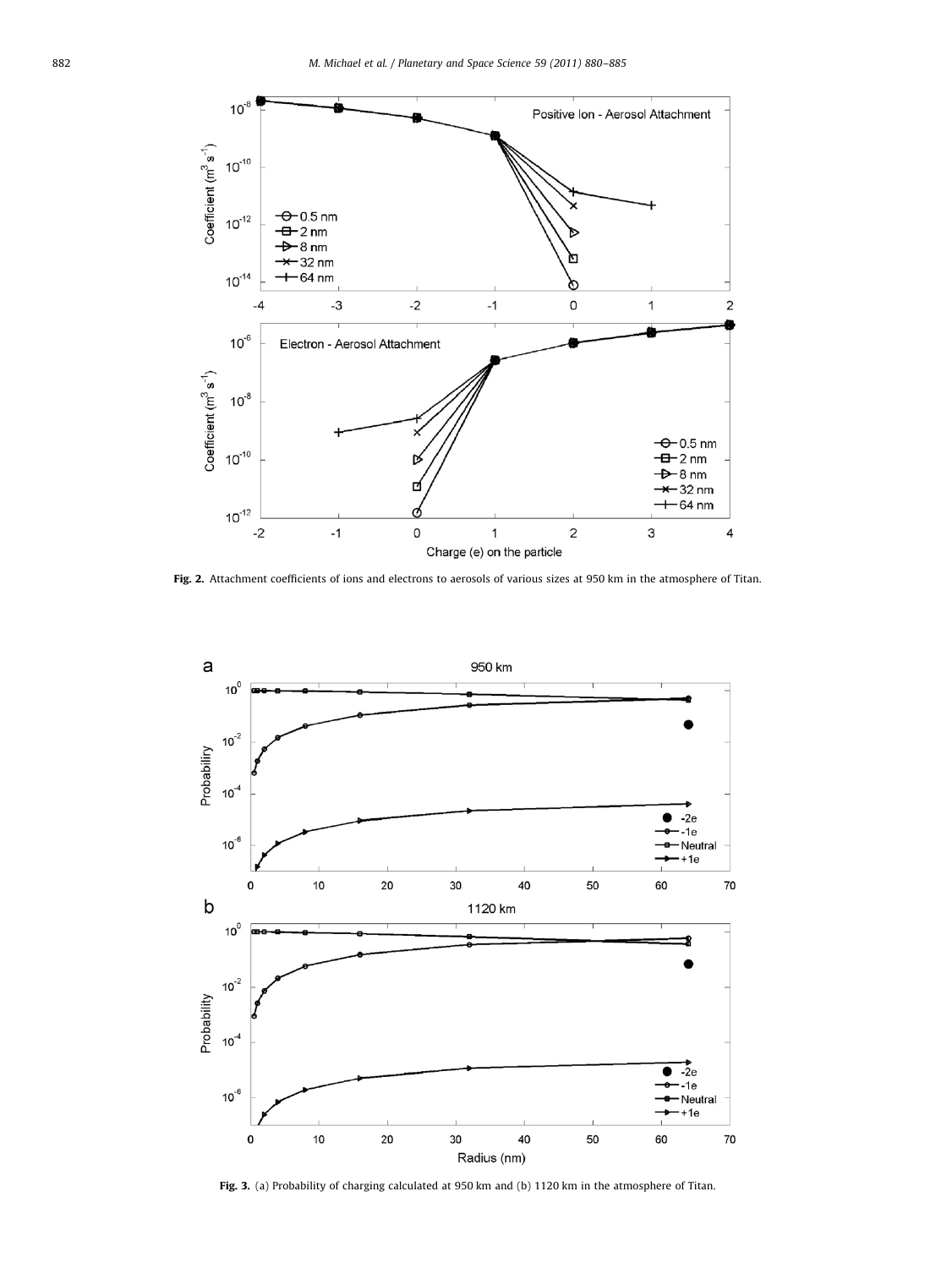<span id="page-3-0"></span>where  $N_p$  is the density of aerosols with charge state p. A similar numerical method was used to estimate the aerosol charging in the atmospheres of Mars [\(Michael et al., 2007,](#page-5-0) [2008](#page-5-0); [Michael and](#page-5-0) [Tripathi, 2008](#page-5-0)), Venus [\(Michael et al., 2009\)](#page-5-0), Titan [\(Borucki et al.,](#page-5-0) [2006;](#page-5-0) [Whitten et al., 2007\)](#page-5-0) and Jupiter [\(Whitten et al., 2008](#page-5-0)).

#### 3. Results and discussion

[Fig. 3](#page-2-0)(a and b) shows the charge distribution in terms of probability for aerosols of different sizes at 950 km and 1120 km. Here the initial neutral aerosol concentration was taken to be 100 cm<sup>-3</sup> for 950 km and 30 cm<sup>-3</sup> for 1120 km with a mean radius of 8 nm for the distribution of aerosols at both the altitudes. The charge distribution probability is calculated as the ratio of the concentration of aerosols in a charge bin to the total concentration of aerosols. At 950 and 1120 km, aerosols of sizes from 0.5 to 32 nm have not more than one charge. Because the electrons are more mobile than the ions, the attachment coefficients of electrons are higher (more than two orders of magnitude) than those of ions and therefore negatively charged aerosols have a higher concentration than positively charged aerosols. The model predicts up to two charges for 64 nm aerosols with a higher concentration of negatively charged aerosols similar to that of the smaller aerosols. The probability of charging was calculated keeping the initial aerosol concentration at 50 and  $2000$  cm<sup> $-3$ </sup>. The results showed a maximum of 10% difference from those with an initial concentration of  $100 \text{ cm}^{-3}$ . The mass/charge has been calculated so that the concentrations can be directly compared with those measured by [Coates et al. \(2007\)](#page-5-0) for 950 km. Though these aerosols are initially estimated to have a density of  $1 \times 10^{-3}$  kg/m<sup>3</sup> ([Waite et al., 2007\)](#page-5-0), later it was reestimated that solid particles have a characteristic density of  $\sim$ 1  $\times$  10<sup>3</sup> kgm<sup>-3</sup>, whereas fractal particles have density of 1 kg/m3 ([Sittler et al., 2009](#page-5-0); [Waite et al., 2009\)](#page-5-0). To calculate the mass of the aerosols, particle densities within the reported range  $(1, 10$  and  $100 \text{ kg/m}^3)$  have been used. Though the calculations were done for an aerosol density of  $1000 \text{ kg/m}^3$ , the calculated and the observed [\(Coates et al., 2007](#page-5-0)) concentrations were not in agreement. As shown in Fig. 4a particle density of 1  $\text{kg/m}^3$  was used to calculate the mass of the aerosol and the resulting concentrations of charged aerosols are compared with T16 ([Coates et al., 2007](#page-5-0)) and T29.

Different polydisperse distributions have been used with mean radii varying from 2 to 16 nm. At 950 km (Fig. 4a), the concentration of aerosols with mean radius of 2 nm is within a factor of five of the observed concentration for  $m/q$  less than 200 amu/e. Similarly, aerosol distributions with a mean radius 4 nm have a concentration, which shows agreement to some extent with the observed concentration for m/q up to 1000 amu/e. Aerosol distribution with mean radius of 8 nm have concentration, which is within an order of magnitude of the observed concentration for m/q greater than 100 amu/e. Aerosol distribution with mean radius of 16 nm have concentration, which is in agreement with the CAPS observation for m/q very close to 10,000 amu/e. Fig. 4b shows a similar plot at 1120 km in the atmosphere. The calculated concentration using the aerosol distribution with a mean radius of 2 nm shows agreement to some extent with that of the observed concentration for the whole range of observed m/q. The calculated concentration using the aerosol distribution with a



Fig. 4. Mass/charge vs. concentration calculated with a particle density of 1 kg/m<sup>3</sup> at (a) 950 km and (b) 1120 km. CAPS ELS spectra is from [Coates et al. \(2007\)](#page-5-0), observed during the flyby of T16.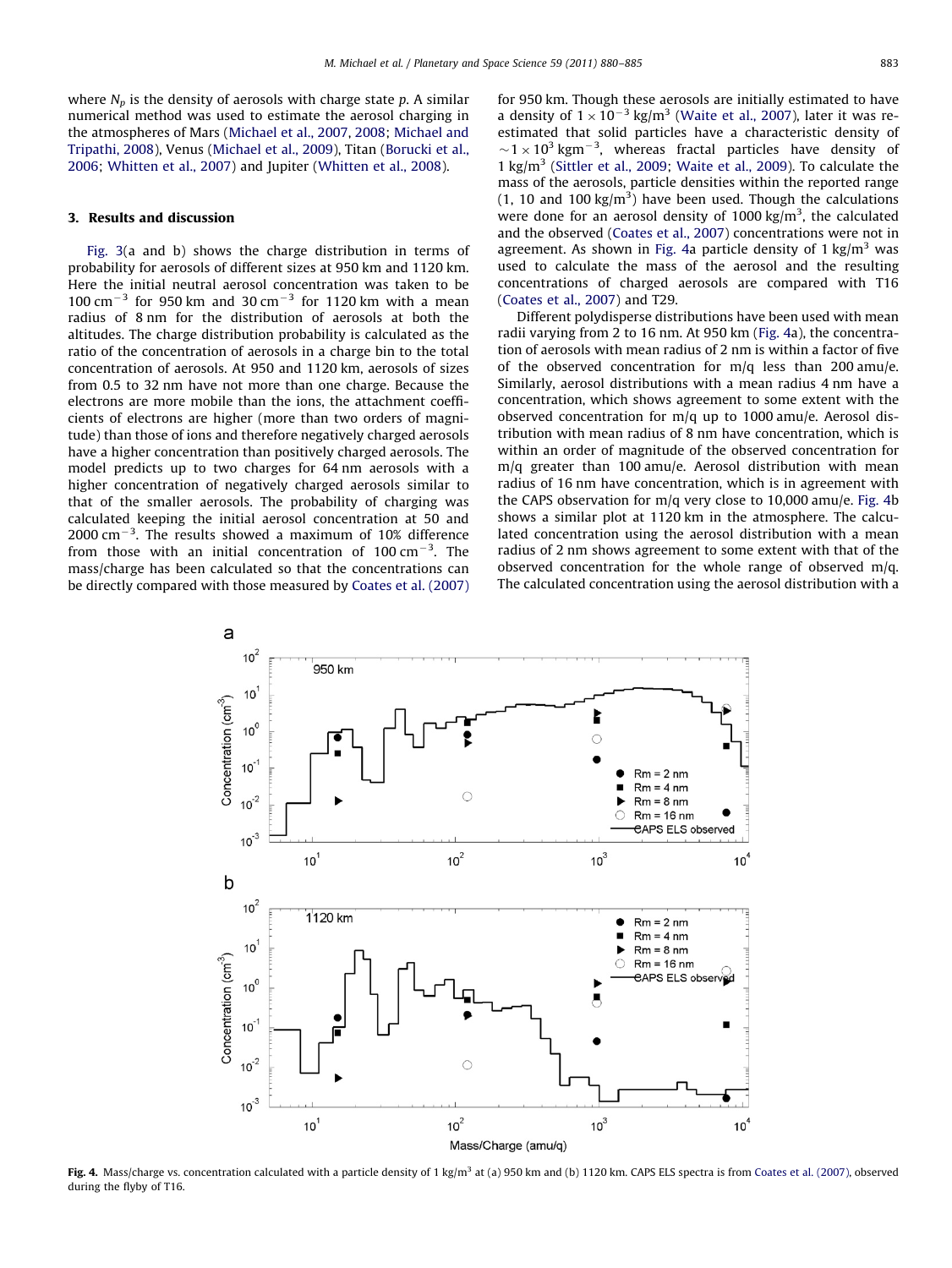

Fig. 5. Mass/charge vs. concentration calculated with a particle density of 10 kg/m<sup>3</sup> at (a) 950 km and (b) 1120 km. CAPS ELS spectra was observed during the flyby of T29.

mean radius of 4 and 8 nm show agreement to some extent with that of the observed concentration for m/q less than about 200 amu/e. The distribution with mean radius of 16 nm does not show any agreement with that of observation.

A particle density of 10 kg/m<sup>3</sup> has been used in Fig. 5(a and b). Fig. 5a and b shows the observed and calculated concentrations at 950 and 1120 km, respectively. At 950 km, the calculated concentration of aerosol distribution with mean radii 2 and 4 nm are within an order of magnitude of the observed concentration for m/q less than 200 amu/e. Calculated concentration of aerosol distribution with mean radii 8 and 16 nm, show agreement with the observed concentration only for m/q very close to 10000 amu/e. At 1120 km, none of the calculated concentrations agree with those of observed data except for distribution with mean radius of 16 nm at a m/q very close to 1000 amu/e and for distribution with mean radius 2 nm for m/q less than 200 amu/e.

Calculations made with a particle density of 100 kg/ $m<sup>3</sup>$  show no agreement at 950 km between the calculated and observed concentrations. At 1120 km the observed and calculated concentrations show poor agreement, except at  $\sim$  1000 amu/e, where the results using the aerosol distribution with 8 nm show a difference of less than an order of magnitude with the observed concentrations.

The results presented here show that the particle density can be limited to  $1-10 \text{ kg/m}^3$  similar to what has been reported by [Sittler et al. \(2009\).](#page-5-0) Though aerosol distributions with mean radii 2, 4, 8 and 16 nm have been used in the present study, it is clear from [Figs. 4 and 5](#page-3-0) that the aerosol distributions with a mean radius of 16 nm are not in agreement with those of the observed data while distributions with mean radii of 2, 4 and 8 nm show agreement to some extent. In addition m/q calculations that

assumed a single charge on the aerosols [\(Coates et al., 2007,](#page-5-0) [2009;](#page-5-0) [Sittler et al., 2009\)](#page-5-0) agree with our results and show that the aerosols of less than 10 nm indeed have only a single charge.

As mentioned above, the charged aerosol concentrations calculated in the present work have been compared with CAPS ELS at 950 km for T16 [\(Coates et al., 2007](#page-5-0)) and T29. The ELS detector is a microchannel plate (MCP) [\(Linder et al., 1998](#page-5-0); [Young](#page-5-0) [et al., 2004](#page-5-0)), which is subject to loss in efficiency and therefore signal response for very massive ions (e.g.  $>1000$  amu/e [\(Chen](#page-5-0) [et al., 2003](#page-5-0)). Though there are several reasons for this falloff, the major one relevant for the ELS is detector charge saturation. The MCP operates using secondary electrons generated from the initial impact of the ion on the channel surface. The secondary electrons are accelerated through the channel and impact the channel wall, producing additional electrons leading to an electron cascade. The detector anode collects this electron cascade and generates a signal resulting in a single count). Thus the detector efficiency is directly related to the probability of production of secondary electrons. The ELS MCP is operated in saturation mode in which the electron cascade depletes the local channels of electrons and regeneration requires a period typically  $\sim$ milliseconds. Since local channels are temporarily disabled they will not respond to subsequent ions or electrons collisions in the same region until it is recharged. A single heavy ion event can drive a detector into very hard saturation, making it slow to recover for the next event. When the event rates are very high (as is the case here) nearly all MCP channels can be affected in this way, which tends to cause the detector to under-count the number of events. Because the number of secondaries emitted increases with increasing ion mass, charge saturation and loss of sensitivity gets worse with an increase in aerosol mass. It should